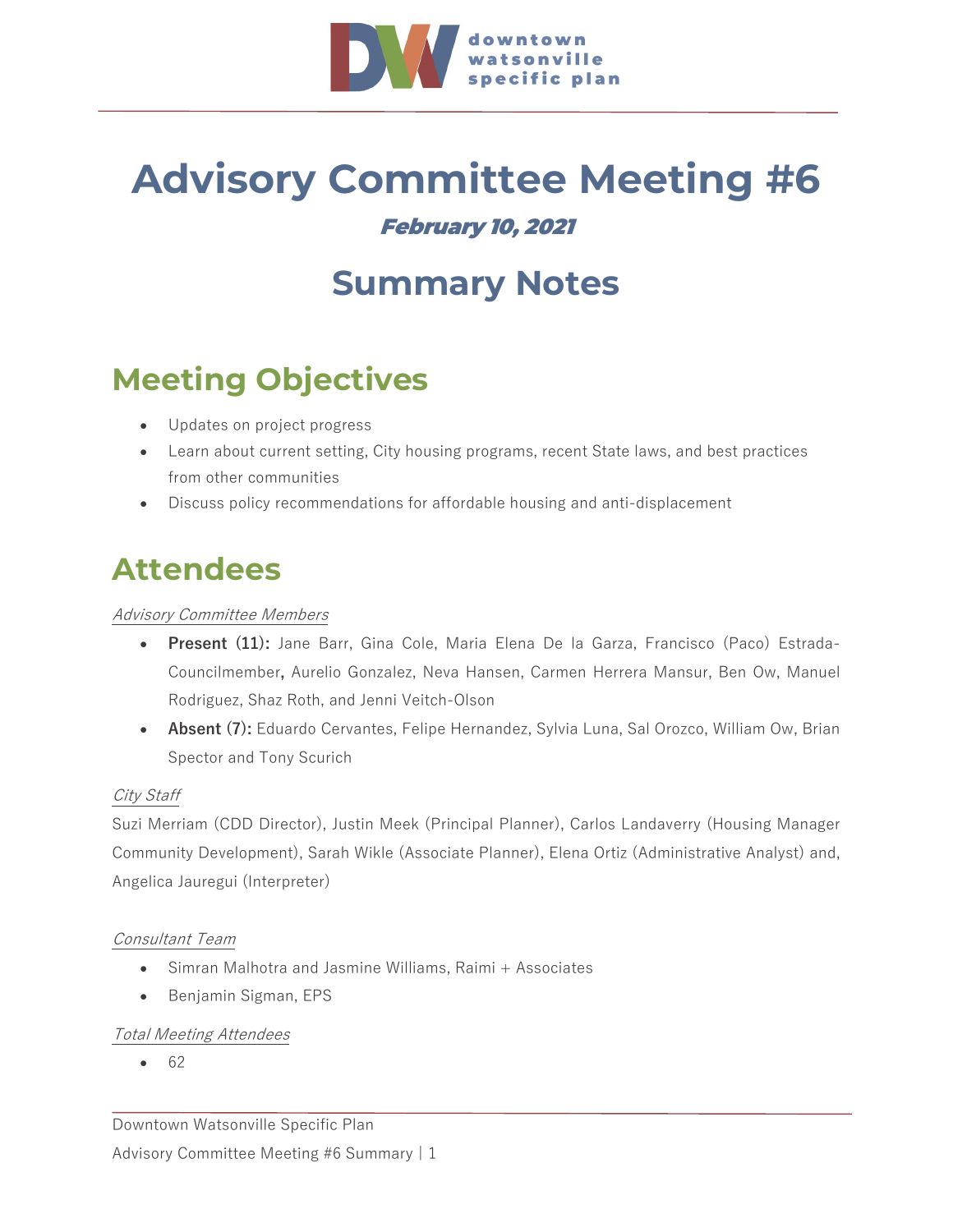

#### **Introduction and Welcome**

Simran Malhotra, Project Consultant, welcomed the Advisory Committee (AC) members and began by providing a brief overview of zoom tools such as mute/unmute, raise hand, and live Spanish interpretation features. She also mentioned that the meeting was being recorded and live streamed on Facebook in addition to sharing a contact email in case any attendees had technical issues during the meeting. Roll call was not taken on the call; however, the project team recorded meeting attendance. Simran introduced the consultant team and Suzi Merriam, City of Watsonville (City) Community Development Director, introduced City Staff who were in attendance. Suzi followed by discussing past AC efforts since the start of the project and mentioned that all AC meetings would be completed by June 2022. Suzi explained that the meeting's focus would be on the topic of housing and took some time to remind attendees of the plans vision themes and guiding principles before getting into any housing discussions. Suzi concluded her presentation setting ground rules for the Advisory Committee.

Simran followed with an overview of the meeting agenda, an overview of the Specific Plan process, and where the team is currently at in the project. She shared details of past planning and engagement efforts, recent and ongoing efforts (e.g., Big Ideas for Downtown, Character Areas, Public Realm Design Refinements, Caltrans Updates), and what efforts the consultant team intends to complete before the end of the project.

#### **Housing In Watsonville**

Benjamin Sigman kicked-off a three-part presentation segment intended to discuss housing in Watsonville, what has been heard from the community, and existing housing policies and programs. He also reminded attendees that the information presented was solely intended to set the stage for potential solutions that might be applicable to the Downtown Watsonville Specific Plan.

#### Where We Are:

Benjamin presented on background information and housing in Watsonville and set the stage with existing data about the city. The topics covered in this segment included:

- Downtown Watsonville's existing land use mix (retail, commercial, civic, religious, industrial, and residential uses)
- Population trends indicating that the growth rate has been slower than the County over the last decade and that in recent years there has been a further slowdown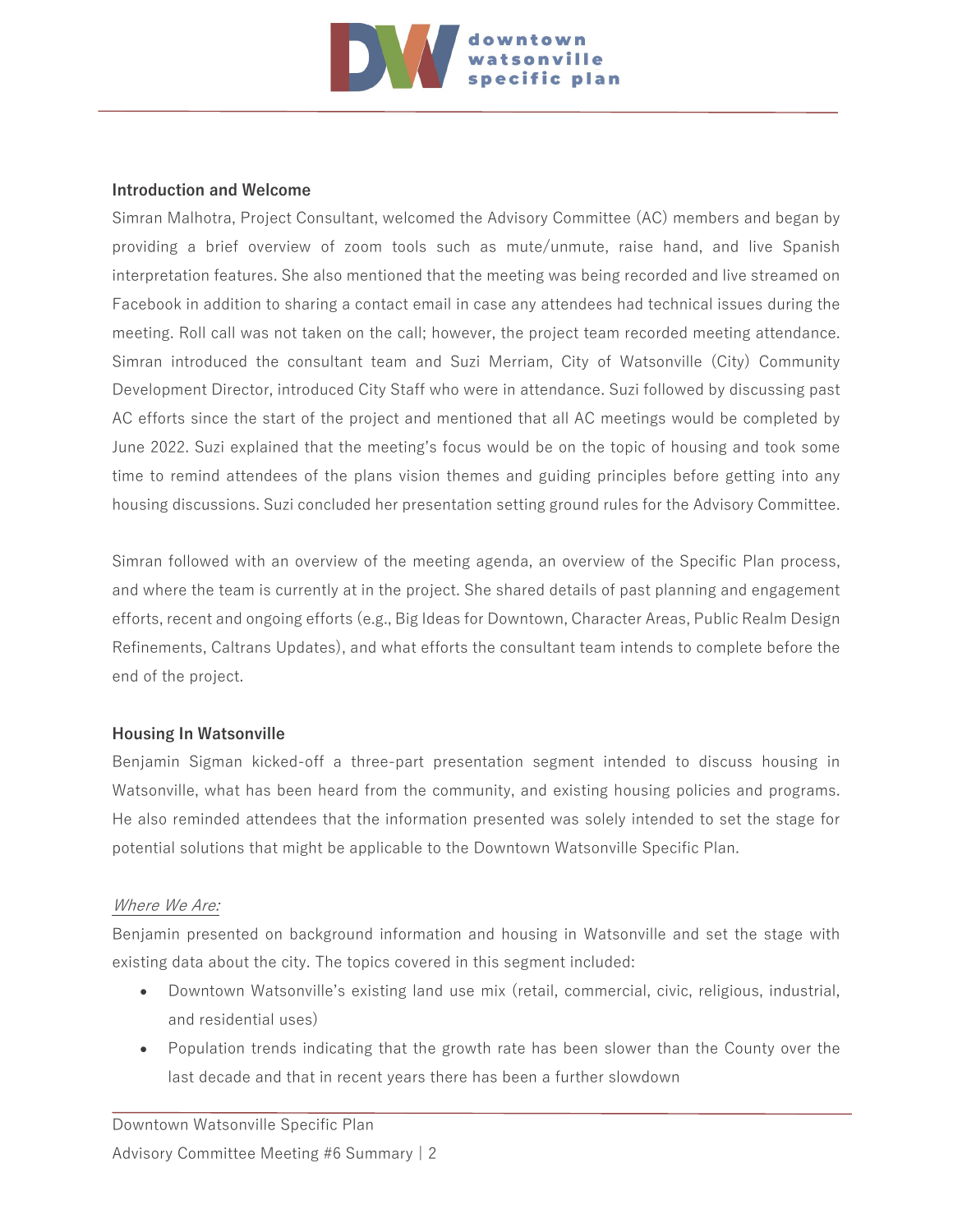

- Housing needs (RHNA) vs. Housing production (issued building permits) in Watsonville
- Summary of multi-family rental trends
	- City-wide multi-family inventory 14% increase
	- Multi-family rents experienced a 42% increase in the last 22 years, but annualized are modest
- Multi-family vs. single-family housing stock
- An example project profile of recent development success (The Terrace at 445 Main Street)
- Affordable housing counts and units in the works



Following the contextual stage setting. Benjamin transitioned into a discussion about what the City has heard since the beginning of the DWSP planning process. He mentioned that these were the thoughts and opinions of the Watsonville community and that they required understanding to help frame the discussion clearly and honestly.

#### What We Heard:

Benjamin shared that the project team has been listening to the community throughout the planning process and that he would be reflecting what member of the community had shared about Watsonville. Benjamin broke down the community comments into two categories:

- Housing, Development & Redevelopment
	- o Lack of housing
	- o Affordability and diverse income groups

#### Downtown Watsonville Specific Plan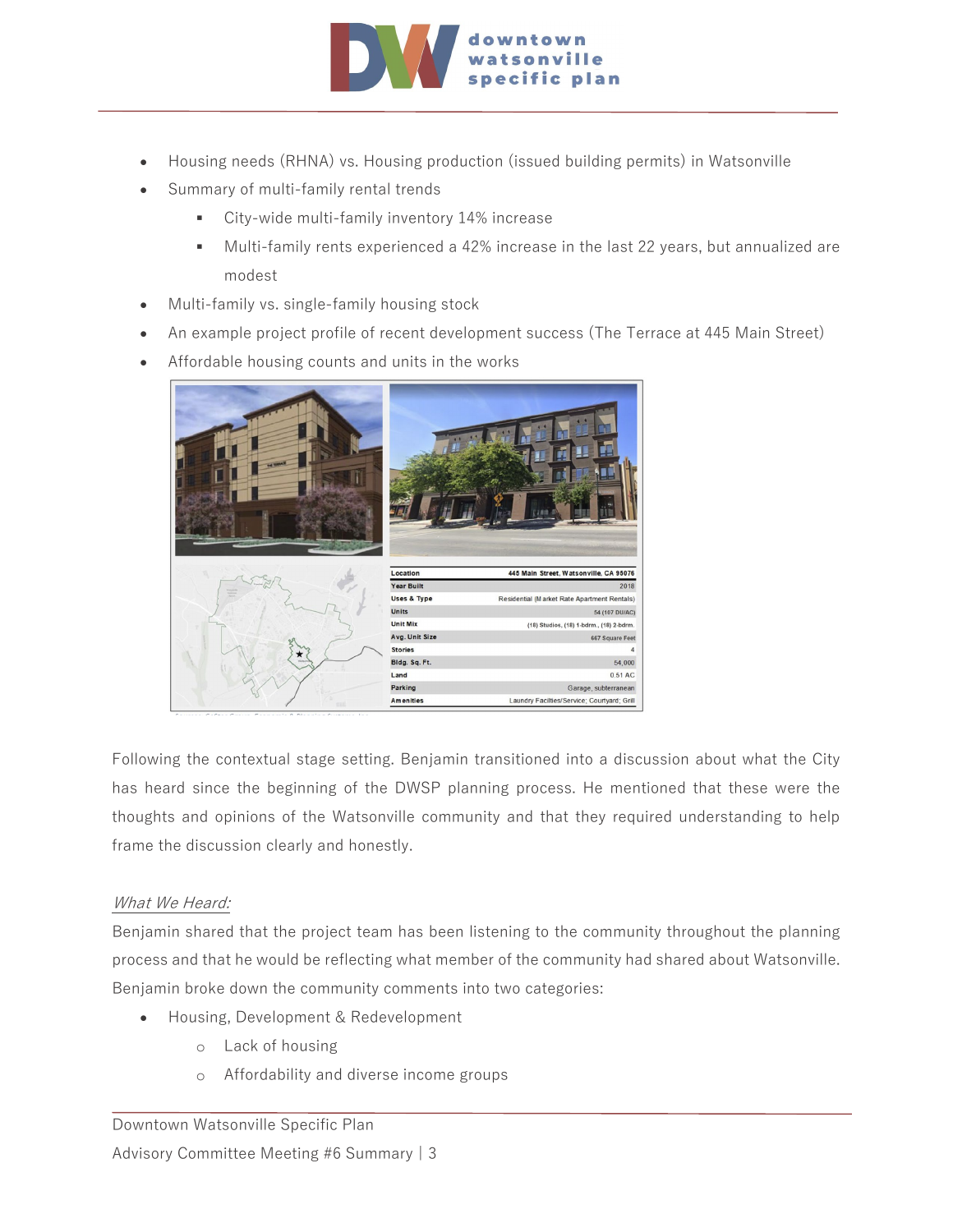

- o Mixed-uses
- o Reduced parking requirements
- o Keep families in Watsonville
- Gentrification & Displacement
	- o Keeping Watsonville unique and local
	- o Focus on businesses and unused buildings
	- o Avoid displacement
	- o Preserve historic and cultural identities

### City Policies & Programs:

The next part of the presentation was covered by the City's Housing Manager, Carlos Landaverry. Carlos began his presentation by explaining existing policies and programs that currently exist in the city to help expand affordable housing options in the city:

- Inclusionary Housing Ordinance, which requires a percentage of new housing units be affordable for very low to above moderate-income households
- In-lieu fees
- Incentives for 100% affordable projects
- First Time Home Buyers Program
- Down Payment Assistance Program
- Owner-Occupied and Rental Housing Rehabilitation
- Emergency Rental Assistance Program

#### **Questions from AC Members & Public**

Following Carlos' presentation, the following questions/comments were raised by AC members and the public.

- How does the City currently fund our affordable housing programs?
	- o Programs are funded through grants from the state and federal governments. The city also has a local housing fund that is funded through developer impact fees.
- How much is it costing the City to administer some of the programs? And what are the numbers associated with these subsidies?
	- o The City combines funding sources to make purchases affordable to a local resident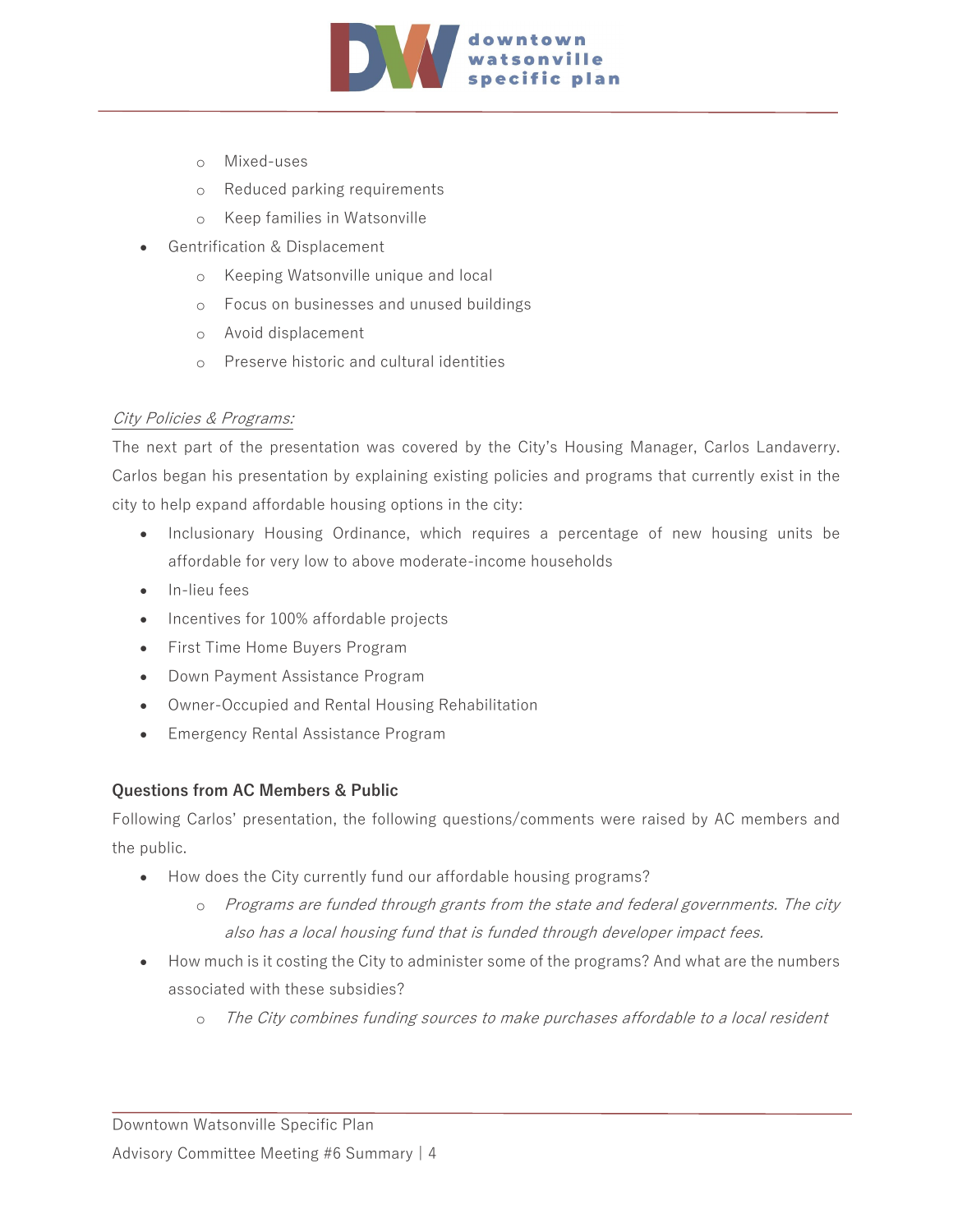

- o For every loan produced it needs to be serviced and units need to be monitored. The City manages marketing, outreach, looks for funding, applies for funding, reapplies, and reports annually and sometimes quarterly.
- o The first-time homebuyer program has assisted with over 300 loans.
- o The City of Watsonville housing division is a full-service division (all in house). The City manages resident eligibility, certifying, reporting, and grant applications. The City also gets residents prepared, by partnering with non-profits, and financial and legal counseling. On the development side, the City also collaborates with local developers to help build more housing in the city.
- For housing developers that develop units for sale, when was the last time that a developer developed more than 50 units?
	- o Sunshine Gardens has (87) units, Hillcrest Estates has (144), and 221 Airport Blvd. has (48) for sale units.
- What is the maximum income for family of 5? How do we help people afford to live here without losing population?
	- o The maximum income that a family of five can make is \$141,000, while; the median income is \$55,000; most families of 4 are considered low income.
- Why is the City paying developers? Are these funds coming from taxpayers?
	- o What was referred to is the City funding that can go to 100% affordable developments - that is done by non-profits who develop most of the affordable housing in the state. Those projects are paid for by public HCD (State Housing and Community Development Dept) funds and tax credits primarily.
	- o An example of a 100% affordable housing project that the City contributed funding to help with financing the development of project is the Miles Lane Project at 139 Miles Lane.

## **New State Housing Legislation**

The next part of the presentation was an overview of recent state housing legislation. Simran stated that the State of California has acknowledged the need for significant more housing, both market rate and affordable, and to make it happen, has passed numerous laws. In her presentation, Simran provided a high-level summary of the following laws encouraging housing production:

- State Density Bonus Law (SDBL)
- Recent SDBL Amendments (AB 2345)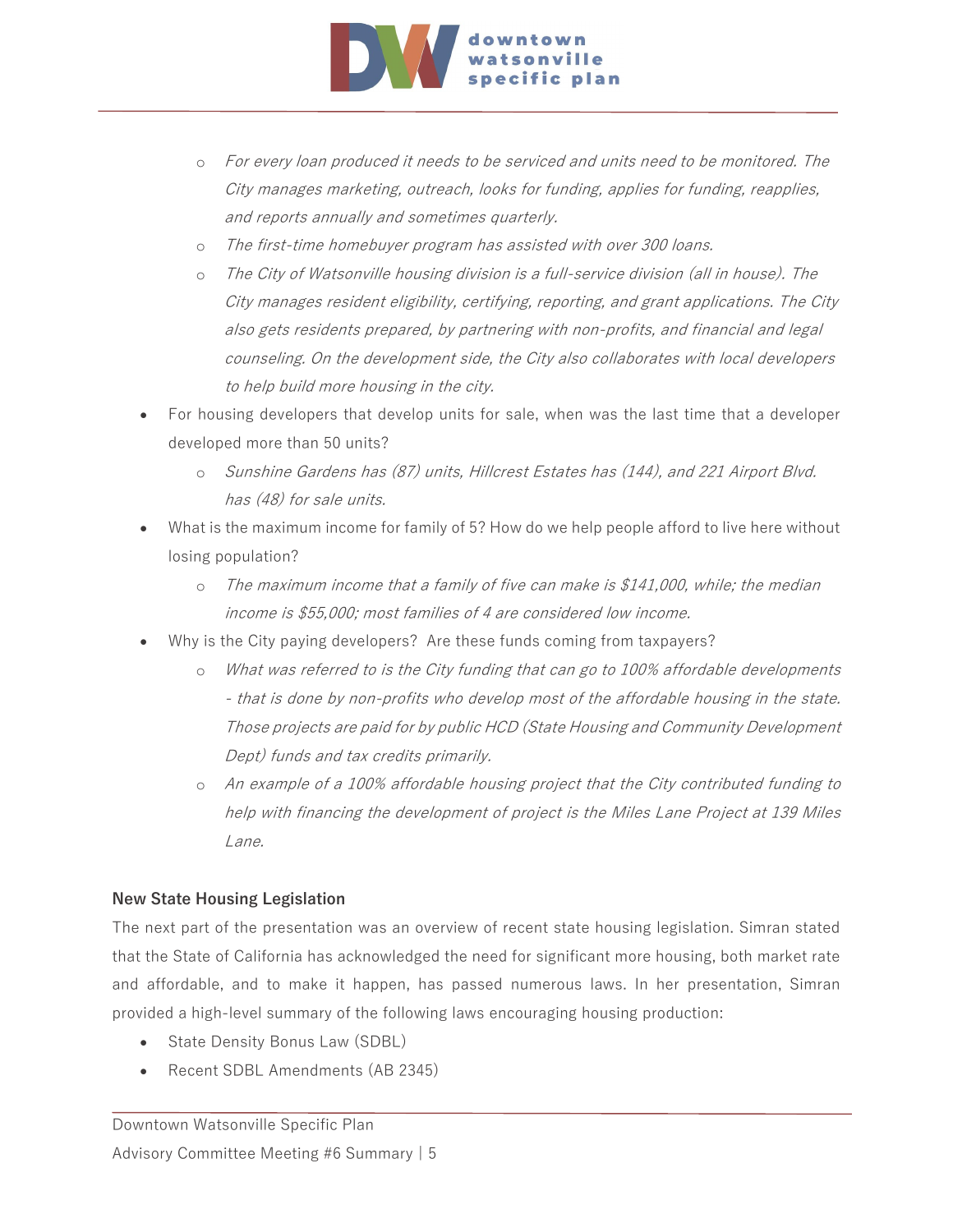

- Housing Crisis Act (HCA-SB 330)
- Objective Design Standards (HCA-SB 330)
- Housing Accountability Act (HAA)

Simran explained that the production of housing alone is not enough to address state-wide housing concerns, she also outlined several laws focused on accelerating housing production such as:

- Affordable Housing Streamlining (SB 35)
	- o In the chat, City staff Justin Meek provided an example of a project approved under SB 35 is a 100% affordable housing project by Eden Housing at 1482 Freedom Blvd.
- Duplexes/Lot Splits in Single Family Zones (SB 9)
- SB 478
- SB 791
- Extension of HCA (SB 8)
- Increased Density in Transit-Rich Areas (SB 10)

Similarly, Simran expressed the need for laws to intentionally focus on affordable housing. She briefly explained the following affordability related laws:

- AB 447
- AB 571
- AB 787
- AB 1043
- AB 1095
- SB 728

Simran's presentation continued to include details about state laws related to anti-displacement such as:

- Housing Crisis Act (HCA-SB 330)
- Tenant Protections (AB 1482)
- Tenant Protections (SB 329)

The last part of Simran's segment offered details about state laws related to the housing element, which is a required element of the City's General Plan and is expected to be updated in the next year or so, going into effect in 2023. The laws she covered included:

- AB 725
- No Net Loss (SB116/SB1333)
- AFFH (AB 1304)
- Rezoning (AB 1398)

#### Downtown Watsonville Specific Plan

Advisory Committee Meeting #6 Summary | 6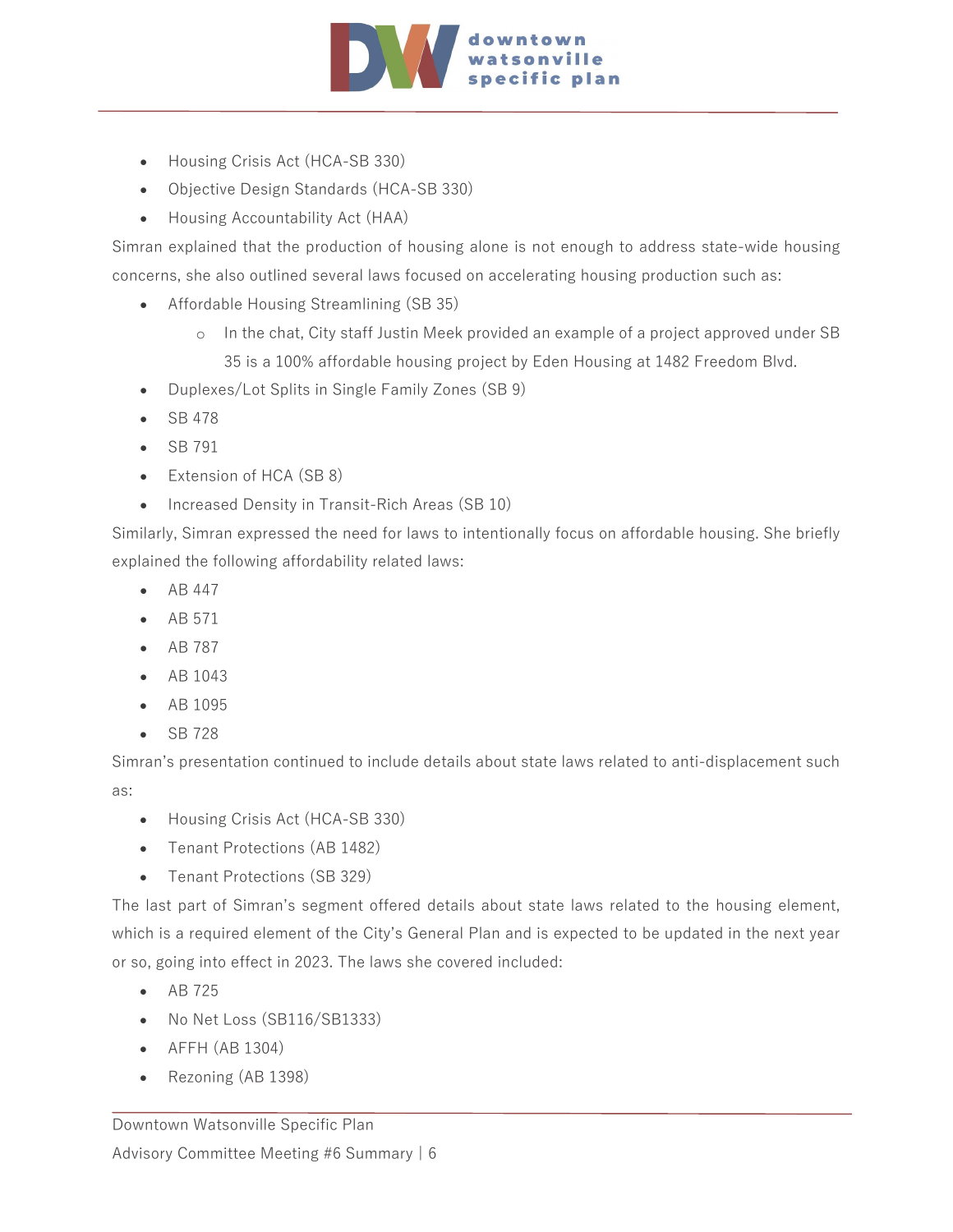

#### **Best Practices and Potential Policy Recommendations**

The last part of the presentation was focused on policy examples from other communities and policy recommendations for consideration in Downtown Watsonville.

#### What Other Communities Are Doing?

Benjamin began this segment by sharing a foundational framework by which to understand affordable housing and anti-displacement policy. Benjamin explained that often, public policy strategies to address affordable housing needs and anti-displacement goals commonly are grouped into four categories:

- Housing Production development of new housing
- Housing Preservation reinvestment in existing housing
- Neighborhood Stabilization tenant protections
- Household Assistance financial support for renters and owners

To help clarify the components of each category, Benjamin also shared specific examples for production, preservation, stabilization, and assistance. He also linked back to Carlos' earlier presentation and mentioned that the City is already doing a lot under each of the four categories. Benjamin reiterated the fact that there isn't any other place like Watsonville and that nothing shared in this presentation is intended to turn Watsonville into a completely different place. He emphasized that these were simply successful examples and ideas to help inform possible solutions. Benjamin discussed locational examples that have been used at smaller scales (similar to the level of a Downtown Specific Plan). Benjamin shared ongoing/adopted examples of the following places:

- Livermore- Isabel Neighborhood (Adopted)
- Sacramento- Stockton Blvd. Plan (Ongoing)
- Berkeley- Adeline Corridor (Adopted)
- Oakland- Downtown Oakland Specific Plan (Ongoing)
- Fresno- Downtown Neighborhoods Plan (Adopted)

#### Potential Policies for the Downtown Watsonville Specific Plan:

Benjamin explained that some policy strategies are commonly implemented at city-wide and regional levels, while others can work well when tailored for implementation through a subarea plan:

- Housing Production plan-level goals for new housing
- Housing Preservation strategic protection of existing housing

#### Downtown Watsonville Specific Plan

Advisory Committee Meeting #6 Summary | 7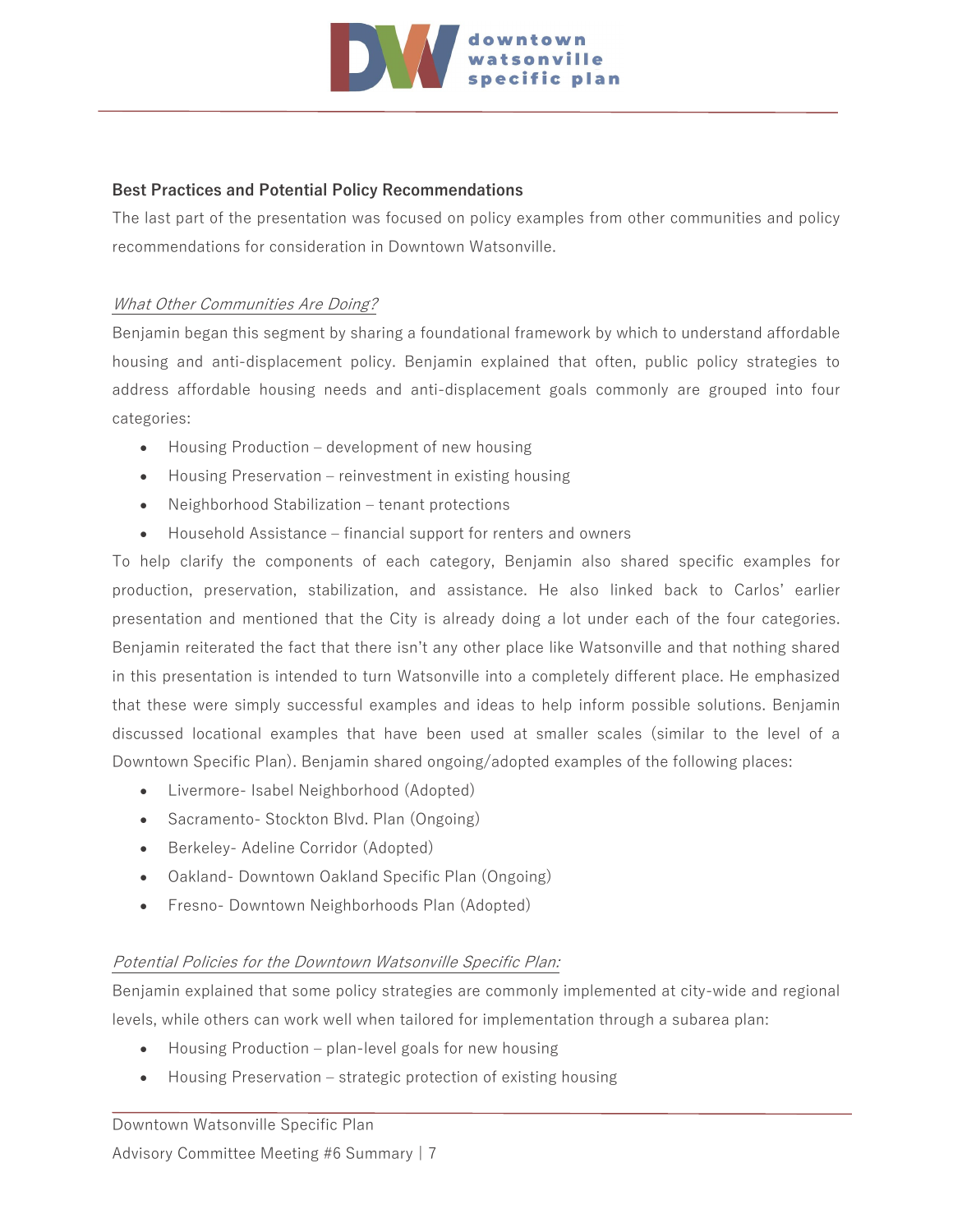

Neighborhood stabilization and household assistance are more typically implemented at city and/or regional levels.

Benjamin explored each of the four types of strategies and provided potential strategies specific to the City of Watsonville and the downtown. He explained that housing production policies pursue an elevated goal for development of new below-market-rate housing in the downtown by encouraging 100% affordable housing project development. Options could include:

- Pursuing plan-wide affordable through existing inclusionary policy and development of allaffordable projects
- Encouraging 100% below-market-rate housing with City funding and collaborative, streamlined project processing
- Considering 100% below-market-rate housing on public sites
- Providing deferred low interest loans for selected development impact fees for 100% belowmarket-rate housing projects

Housing preservation policies could pursue reinvestment in existing affordable housing in the downtown by:

- Encouraging protection of existing affordable housing downtown (generally older housing stock)
- Partnering with non-profits to support acquisition and reinvestment in existing affordable housing downtown

Neighborhood stabilization and assistance efforts are best applied at a city-wide level, where the city can:

- Continue existing citywide housing programs
- Promote existing programs among downtown residents through outreach efforts and educational opportunities

## **Questions from AC Members & Public**

Following Benjamin's presentation, Simran asked the group if they had any questions on the presentation materials. Four questions/comments were raised by AC members and the public.

• What is the City doing to preserve the senior citizen neighborhoods? How is senior neighborhood zoning enforced? Is it enforced by City, State, or both?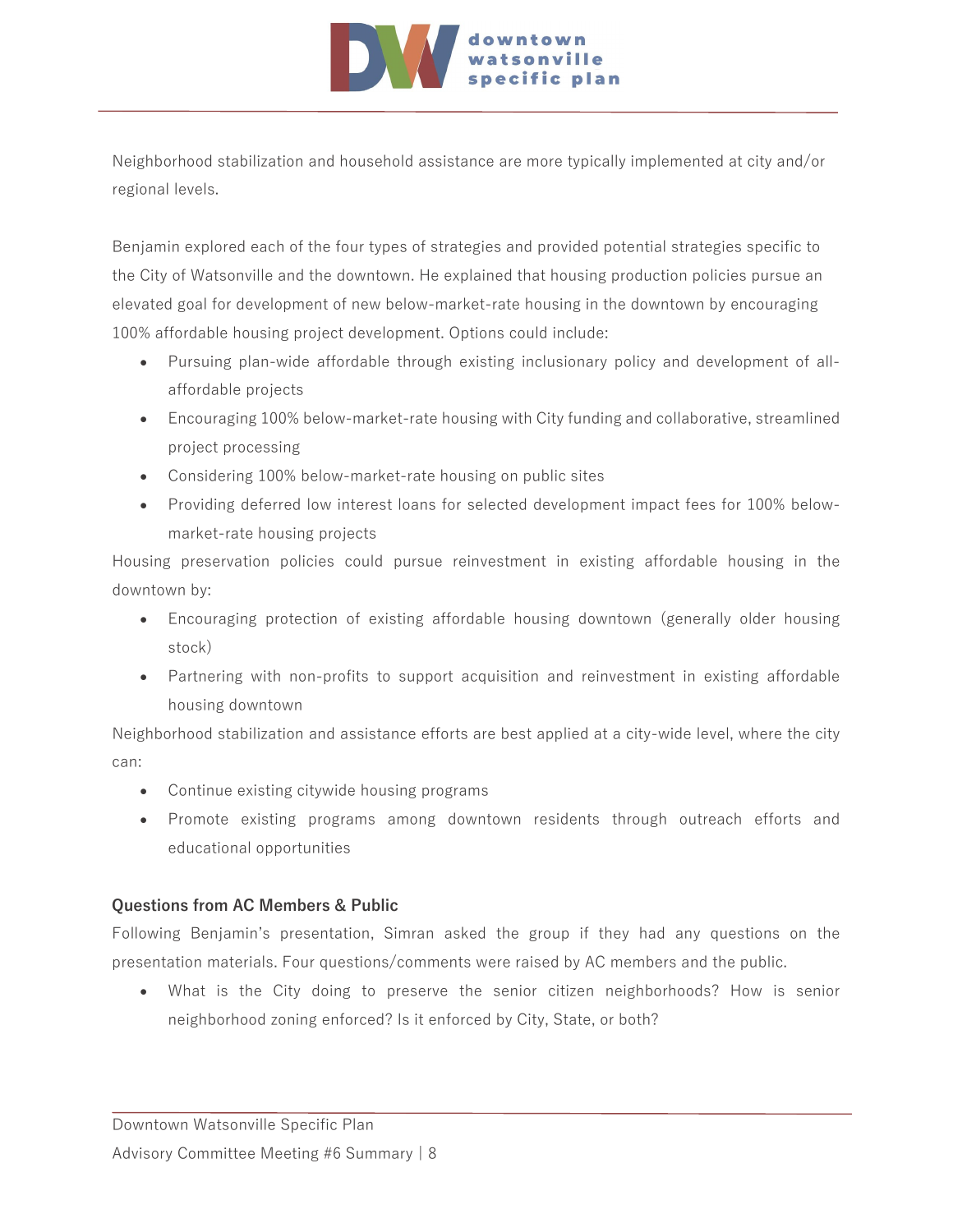

- o Existing senior neighborhoods have a special zoning designation, R-1P, and the age restriction of their homeowner's associations also keep the sales prices on the homes lower.
- The City has not done a good job of revitalizing the downtown. Some of the initiatives that have been proposed have been ineffective. Some of the problems that need to be explored in the downtown is more mixed-use. Has the City looked at lifting height restrictions in the downtown corridor?
	- o Yes, that is a discussion that was had during past AC meetings.
- Why are we putting so much emphasis on affordable housing when most of the housing in downtown is low income? Market rate is not here- we only have two buildings in the downtown, and a thriving downtown needs all kinds of income levels of housing. We should be discussing housing more broadly. We aren't displacing residents when we are giving space that was greatly needed. Also, why aren't we seeing examples from communities that look more like Watsonville (e.g., Gilroy, Hollister, or Salinas)
	- o The specific plan is looking to increase housing overall, many different types, not just affordable. The City's housing ordinance already has an affordability component which applies here.
	- o The plan is looking to cast a broad net, specifically on affordable housing and antidisplacement
- We haven't addressed or acknowledged that low-income housing is well represented in downtown.
- I have asked the City for numbers for market rate vs. low income. These number would be helpful in a conversation like tonight's.
	- o An assessment of the housing market prepared by EPS is available at: [https://www.cityofwatsonville.org/DocumentCenter/View/14027/DWSP-Market--](https://www.cityofwatsonville.org/DocumentCenter/View/14027/DWSP-Market--Assessment-and-Demand-Analysis-July-2020) [Assessment-and-Demand-Analysis-July-2020.](https://www.cityofwatsonville.org/DocumentCenter/View/14027/DWSP-Market--Assessment-and-Demand-Analysis-July-2020) (See the sections on household income and real estate conditions.)
- It will be good to get a definition of the term "affordable housing"
	- o Affordable housing is generally defined as housing on which the occupant is paying no more than 30 percent of gross income for housing costs.

#### **Discussion**

Following any questions, Simran opened the floor for discussion about the potential anti-displacement and housing solutions applicable to the downtown. The AC members and public used this time to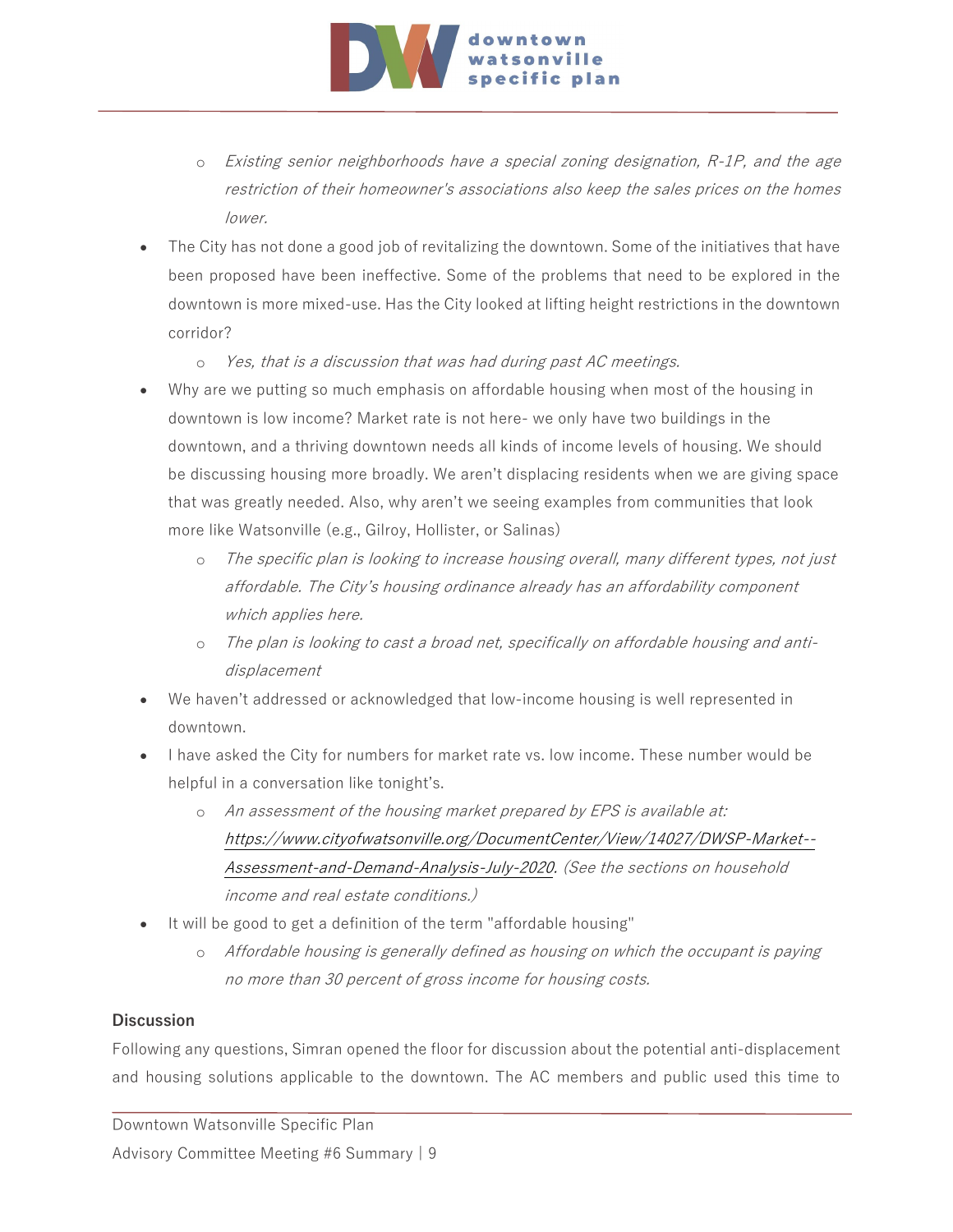

express their sentiments verbally or in the chat. The following summarizes the comments received during the meeting:

- What public land do we have downtown that could potentially be used?
	- o City Hall, and several parking lots.
- What percentage of downtown use is currently housing?
	- o Multi- and single-family housing are about 20% of downtown currently.
- A mix of affordable and market rate housing is needed to support business and have a sustainable, successful, and vibrant downtown. Let's also look at some cities that have comparable economic structures to Watsonville (e.g., downtown Salinas, Gilroy, and Hollister).
- If we want low-income housing, it's already set in place. For developers to invest and we want a mix, we need to have surety that the developer can get the project through and a plan that is favorable for developers (e.g., a clear path to travel to get a product). From there, you will get a true mix assuming the economic proforma makes sense.
- I appreciate the focus on displacement, as we plan for a mix, what will happen to families who are currently downtown, if it is true that most housing is low-income?
- Salinas has been thriving in large part because Taylor Farms is investing in Salinas. We are dependent on downtown being developed with a mix, but in the meantime, we shouldn't say no low-income housing just because it already exists downtown.
- I wonder if there has been a study of affordability for the community of Watsonville. We need to be building housing that is affordable for the current community. "Affordable" can be misleading or confusing and can put a stigma in the conversation.
- Now that remote work is becoming a common thing, are there new ideas on how to approach area median income with remote work in mind? This could distort the notion of affordable.
	- o Area median income is based on HUD and the state. It's depended on their location not where their jobs are.
- You can have a person bringing in an income from elsewhere (e.g., Silicon Valley) and that disrupts the median income of the area. Affordable becomes less affordable.
	- o The city currently has its own income categories because it is so different from the county, however, cities can't restrict who comes in. The city needs to encourage more housing at all levels which is what others have said and what the Specific Plan seeks to do.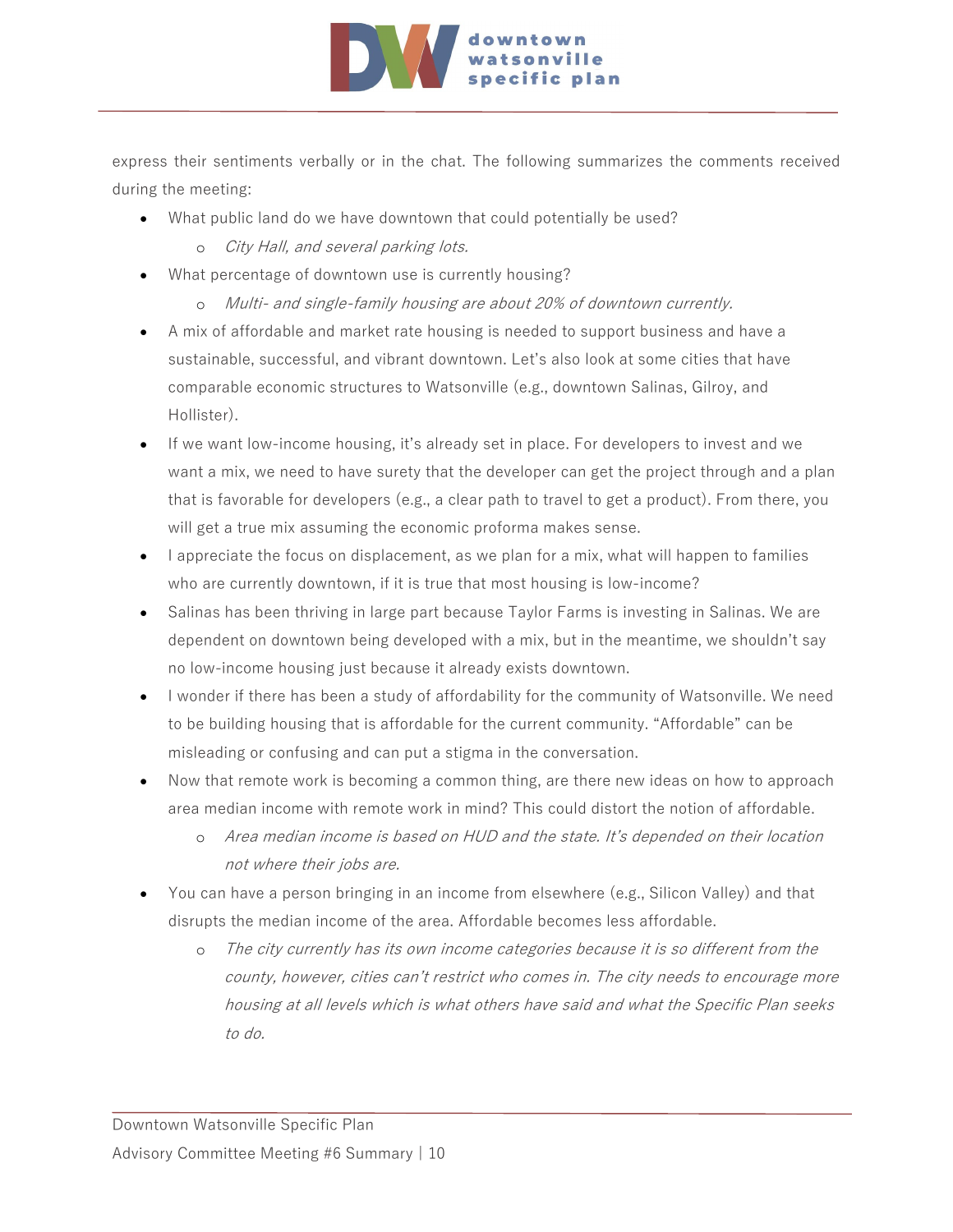

- How do you fund the increased need? Transfer tax (e.g., Berkeley or San Francisco) are taking the highest values and putting a higher percentage tax on those and then putting that money into a fund. Essentially, taxing rich and subsidizing housing.
- Someone moving in who is higher income doesn't change the median income if the stats we heard earlier are true - that 73% of Watsonville are low-income on the county-wide scale. Since median is what half of people earn less than, what potentially makes a much bigger difference to median income is when lower income households are displaced/priced out. If that can be prevented, then median doesn't necessarily increase.
- Displacement isn't a future problem, it's happening now. We are avoiding things that are happening now. The new developments (e.g., Main St.) have affordable pricing but those prices are still through the roof. I know of many people being displaced (e.g., field workers). For example, many kids moved out because farm workers had to move to Los Banos. The community is young and wants to say in Watsonville. What can we do to have them stay? Can we increase ordinance from 20%-25% affordability requirement?
	- o Other cities had inclusionary requirement set at 20%, but what they are doing is creating a higher percentage in the Specific Plan area. They are trying to make up the difference by bring more funding, partnering with developers, and utilizing public land.
- Is Sunshine Gardens for sale and can the City do anything with it?
	- o Yes, it's on the market, but it's under active construction and the City doesn't build housing. We provide funds for others to do it, so we can't buy it.
- The adaptive reuse ordinance had a lot to do with the work done in Salinas. Affordability levels matters as much as the percentages do. Sometimes, we set inclusionary ordinances outside of other rules, we must look at impact fees as well. This will help to understand what it truly takes to get to a higher percentage.
- We need to understand that any net new gain is taking the demand and softening it. What's most important to understand is that the cost of development is out of control. For affordable housing, developers often need to make at least a \$4.5-million-dollar investment. We need to be careful that we include housing for all kinds, all types of persons. When we have a mix of people in a building it's a blending and mixed community.
- Additional comments from AC members include: There is housing already there, we're talking about improving housing and changing the face of our downtown Main Street. The plan should help developers to build housing, focus on underutilized properties, and ensure that housing is distributed equally throughout the zone.
	- o The code will also help to increase affordable by design.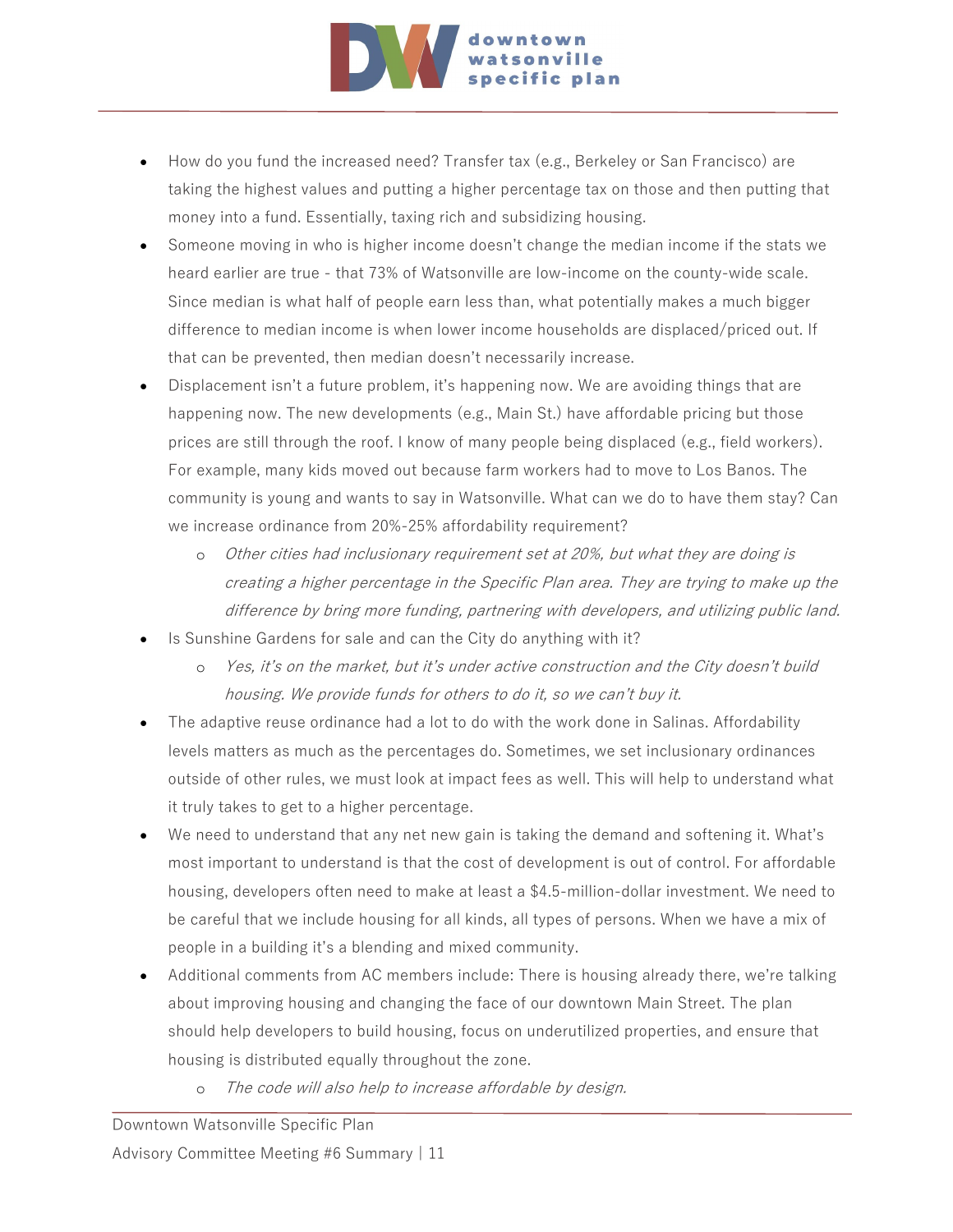

- Great turn out and participation. All voices are important and thanks for giving the advisory community full opportunity to share what they have learned through the process.
- Thanks for the presentation and rich discussion. I appreciate the discussion about ways to mitigate displacement and echo the comment that this is what we heard from the community and that this is the reason we're having this specific meeting. Yes, we're talking about downtown tonight, but a lot of these ideas could be applicable elsewhere, there is opportunity to explore new and different ideas in other areas. I also appreciate the opportunity to hear ideas from other cities. Perhaps we should also think about what to do with the K-Mart area.
	- The City will be updating housing element and we will have the opportunity to share ideas then.

#### **Public Comments**

Members of the public were given the opportunity to share any additional thoughts or comments on the material presented thus far. Three community members provided public comment. These comments are summarized below:

- Please upgrade Rodriguez St. and Walker St. to be more pedestrian friendly for PVUSD students. Too many children and accidents have occurred at Walker St. and Second St. intersection.
- Please consider how this can help veterans.
- Loan fees for loans on second homes (Vacation home/Airbnb's are an additional cost that renters would need to make up).
- Displacement is happening, my mom has lived in city for 30 years and her new landlord raised the rent and we needed to move. Can we work with more non-profits or other types of developers? It is important to have a more mixed community. I think 25% is a good increase of percentage and increasing the height limits would encourage developers to build more. We should pull additional levers to bring more development downtown. I would also like to note that privilege allows people to forget that people are being displaced.
- Thank you for the format and addressing questions. With the mention of Salinas success, in future meetings we must acknowledge their thriving night life and how we don't have one in Watsonville.
- We may be focusing on the tip of an iceberg. We must look at business and economic opportunity. Other areas have shops, here we have empty shops and theaters. We should be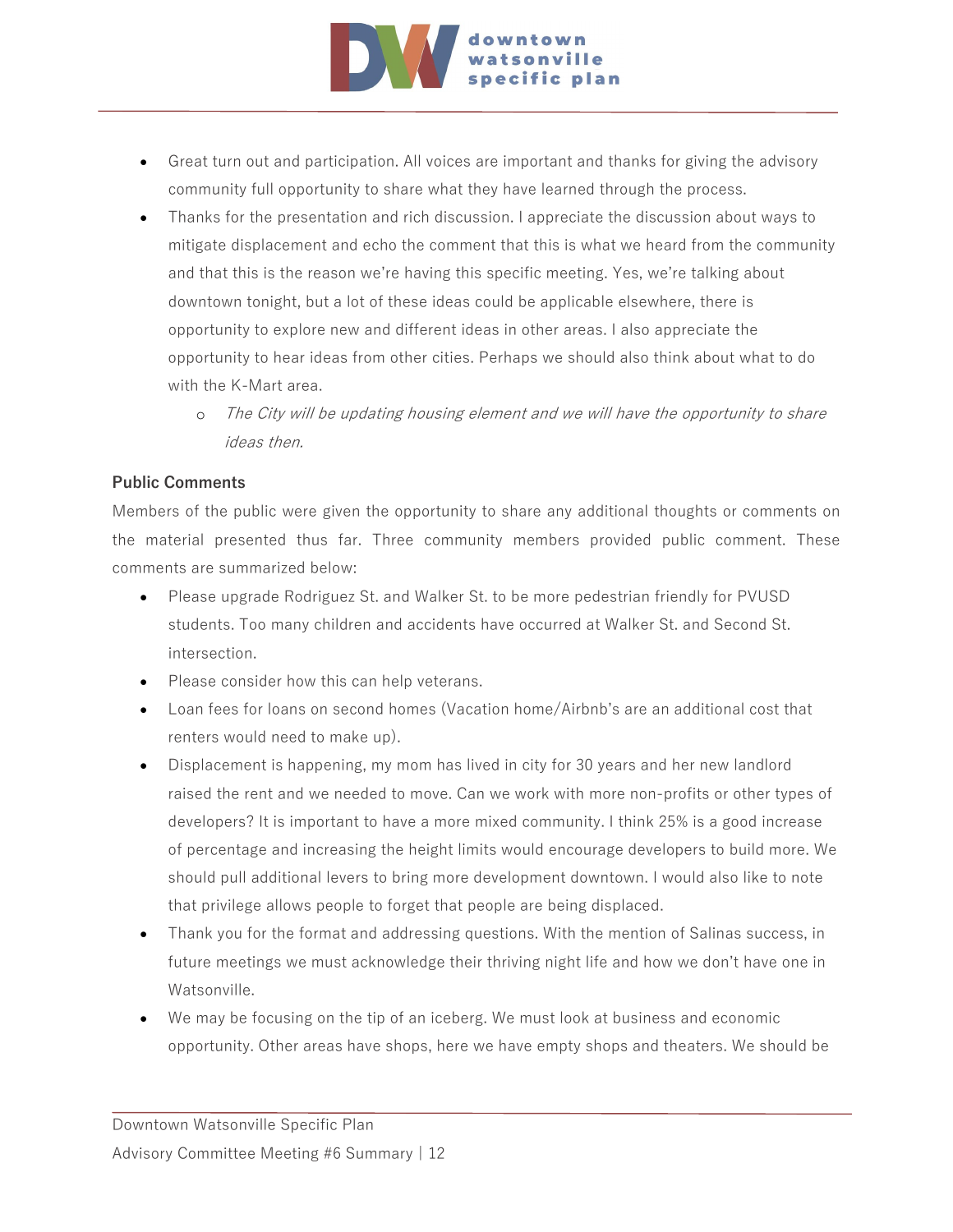

looking at opportunity, downtown should be an economic hub. Maybe we should call this a comprehensive plan not a specific plan.

- o The specific plan is intended to do what you just suggested. This is just a focused conversation about housing.
- More housing can lead to robust economic opportunities. Residential is the highest and best use downtown. Also, if you understand the economics of a 5% affordable housing requirement increase, the financial cost is huge. It could be the difference between a project being build and not being built. Any type of new housing is a good thing.
- Greenway's Executive Director on the RTC made the move to take the mountain line from FF's. It was supposed to be decided in closed door session, you were never meant to know that FF's abilities would be reduced.
- Just one more example: In the downtown there is so much unused parking space in garages that new housing projects shouldn't have a minimum parking requirement, and that alone can subsidize more inclusionary housing.
- Yes, I do agree that businesses are important, I forgot to add this to my 2-minute comment, but how do we help local small businesses to come in like those shops and help people who are from here start a business? Us young people and everyone else really want places to have fun. We leave the area to go dancing or arcades or bowling.
- Thank you for the work. What have our neighbors done because they seem like they are thriving. What did they specifically do?
- Historically, when the city has faced displacement, churches got together to find housing and build housing. Mixed use is important. Right now, downtown is primarily commercial. Hansen took advantage of mixed-use (leverages commercial and introduced housing).
- Thank you all for your contributions.
- What about residents in Resetar and other low-income housing locations? Low income with limited physical abilities, senior, etc. How will new housing impact their lives as these changes of living wages move forward? What are we doing with Kmart? We need retail and living structures (Like the Terrace). I'm a limited age and disabled person and I can't afford anything at the Terrace. \$500 per month would take most of my income.
- Mixed-use is key to address the needs of our community. QSR, Entertainment, 2nd Floor Office and other mixed-use tenants. TOGO's is an excellent example of investment in the downtown. Greg Wimp should talk about the experience of opening a QSR in the downtown.
	- o Good points! First, we need downtown to be an entertainment zone with mixed housing. If we have an existing underutilized property like a furniture building on Main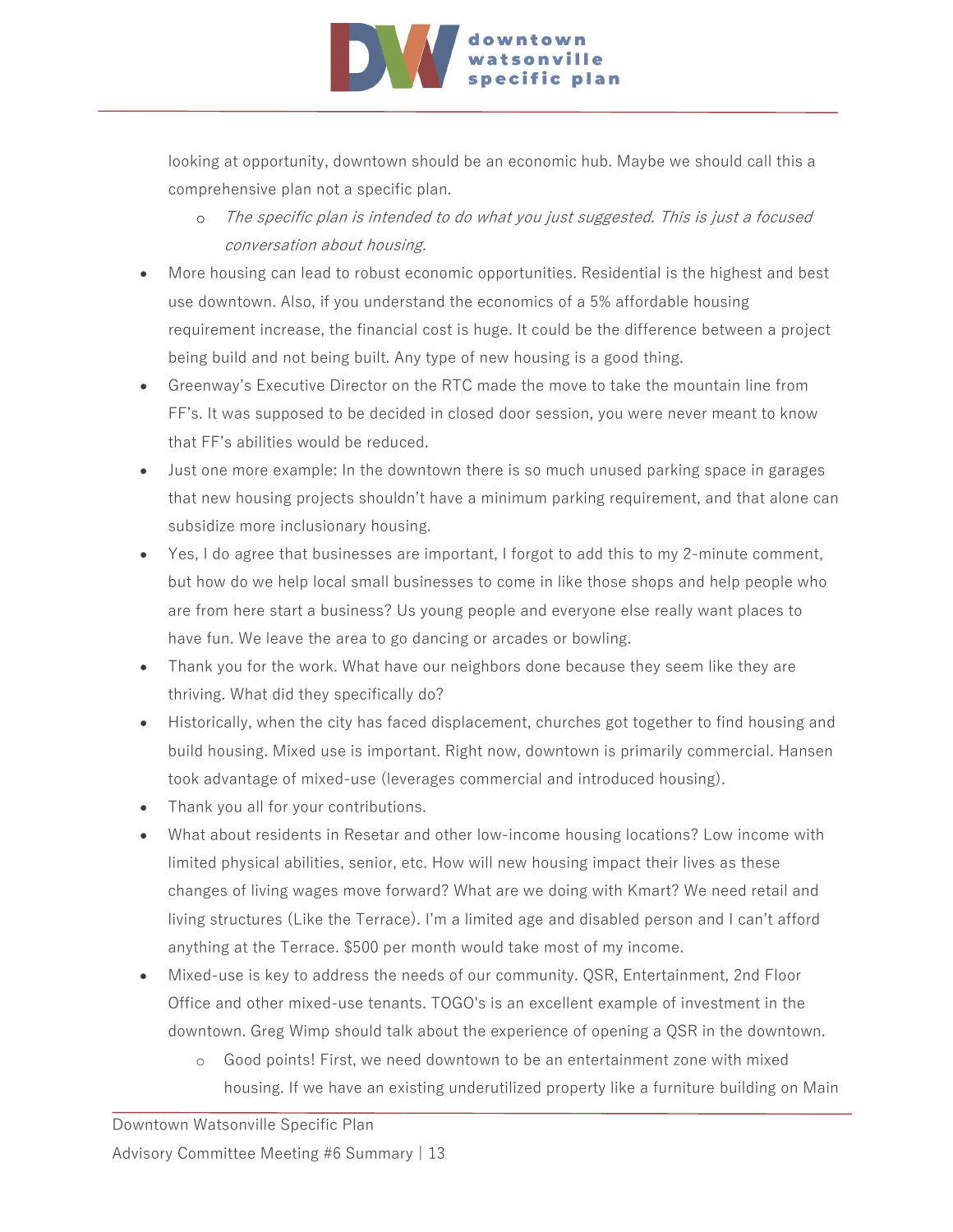

St. with zero housing, if we add a new mixed-use project 50 unit on that site and a development occurs on it an additional 15% low-income units get generated (about 7 - 8 units would be created for 55 years or more) at the developer's expense. To get a ratio of 25% low-income unit becomes ecumenically infeasible. All low-income projects would need government funding. Developers need surety in investing \$25-35 million per project into a single building in the downtown corridor.

- o Sorry I'm not an economics major, but that's why I said let's explore working with more nonprofits and add other incentives so that 5% isn't such a huge problem. If other cities are doing it, I don't see why we can't get creative and explore other ways. But yes, for sure businesses with apartments built on top is what I want to see since from what I know about environmental issues, mixed-use is super important for encouraging walking and public transportation use.
- Is there already a plan for the ground level of the old Ford's department store building?
	- o A portion of it is dedicated to the Navigator School and part for retail.

#### **Wrap-up and Next Steps**

Simran closed the meeting, offering next steps. She shared that the consultant team will be seeing the Advisory Committee more frequently as the project moves towards completion. Additionally, she mentioned that the consultant team would be providing more details about parking and mobility recommendations, and economic development recommendations. Last, Simran shared that a public release draft of the Specific Plan is expected by June 2022. The draft will come to the AC for their review first and then will be taken to City Council by the end of 2022. Following Simran, Suzi closed the meeting by thanking everyone for the civil discourse and sharing ideas, thoughts, and experiences, because it leads to a better planning process.

#### **Meeting Adjourned at 8:00 pm**